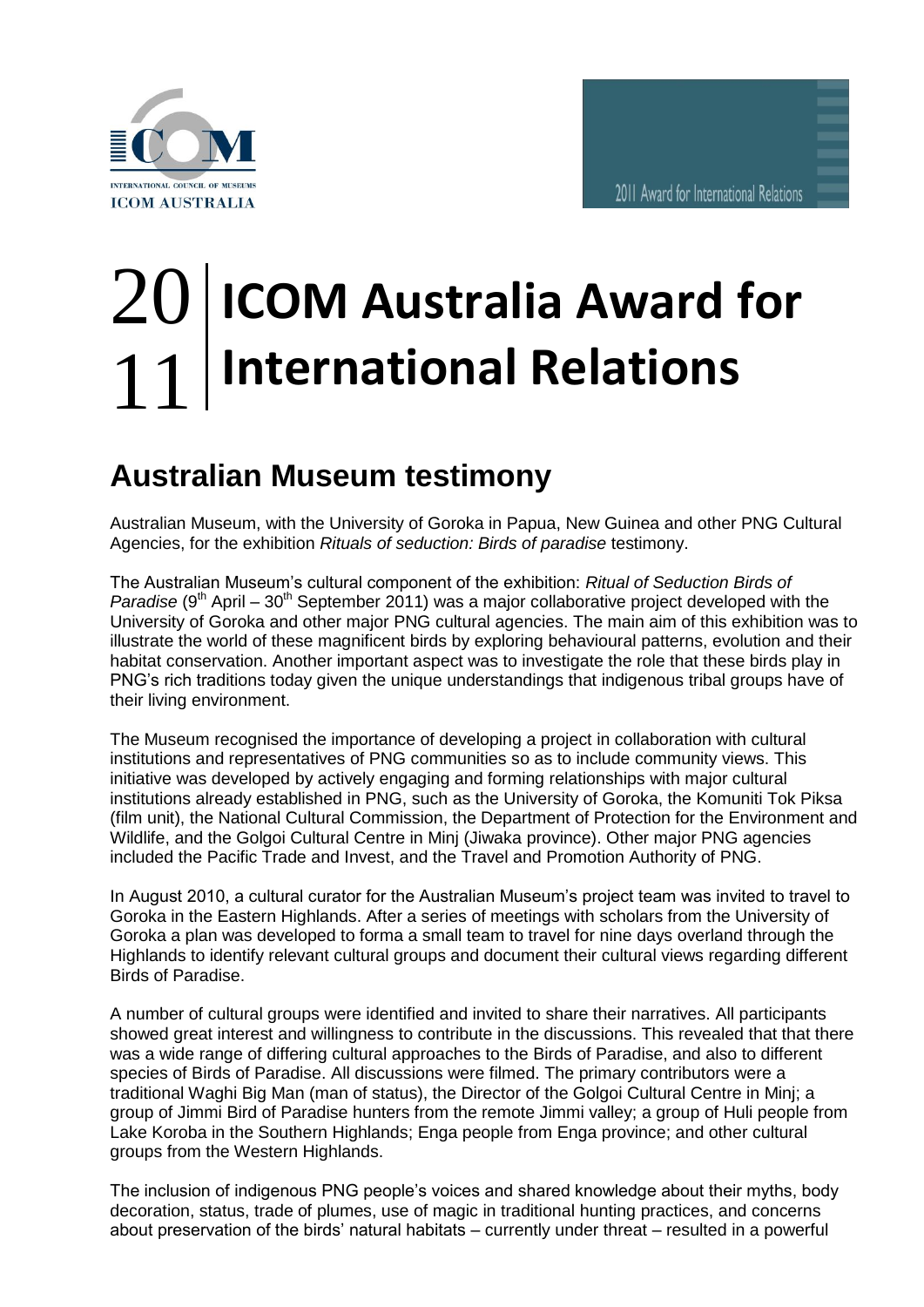

2011 Award for International Relations

visual exhibition which assisted the viewing audience to understand the intimate relationship between certain PNG cultures and Birds of Paradise – relationships that may have developed over the past 40,000 years.

Another important component of this collaborative project was the seven-day visit to Sydney by representatives of the University of Goroka, Komunity Tok Piksa, a group of Huli people, and the Director of the Golgoi Cultural Centre. They attended the exhibition's opening and participated in a series of cultural and educational public programs. A series of traditional performances by the Huli representatives wearing elaborate costumes, body decorations and headdresses decorated with Birds of Paradise plumes was presented for the Museum's audience.

Members of the public were able to engage actively with the group to ask questions about their culture, relationship with the birds, and learn about the threats to the birds' natural habitats and their preservation. Scholars from the University of Goroka actively engaged with the Museum audiences giving lectures about the significance of the Birds of paradise for Huli and Waghi cultures.

Another important component of this project was the physical engagement of the indigenous representatives with items of their cultural heritage held in the Museum's PNG collections. This opportunity to access and view these collections from their own cultural areas was one of the highlights of the visit. They were able to provide much valuable interpretation identifying changes in the production, utility and importance of these objects since the time of original collection, which greatly enhanced the Museum's understanding and documentation of the objects, and also allowed the indigenous representatives to encounter aspects of their past cultural practices that had since dramatically changed.

The outcome of this close collaboration was of mutual benefit for the Museum and all the PNG delegates, who felt a sense of achievement from the collaboration between the PNG cultures and a major Australian institution. This contributed greatly to the exhibition's success. Copies of photographs and film were distributed to each delegate to take back home to their communities.

Upon his return, the Director of the Golgoi Cultural Centre organised a major gathering with his people in Minj to share his experience and views of his participation in the project and start a series of workshops for the youth in conjunction with the University of Goroka's Kai Boma. This collaborative group is currently planning cultural initiatives for the preservation of Waghi culture and the Birds of Paradise's habitats for future generations. Major rapid changes due to modernisation and globalisation are undermining Waghi culture and this represents a risk of losing the cultural identity for future generations, In this context aspects of this participation and increasing international relationships between the Australian Museum and PNG cultural institutions are of major relevance. The establishment of these relations brings together remote communities that otherwise would not have the opportunity to engage with large cultural collections held in major museums.

The collaboration with the University of Goroka is ongoing. In June 2011, Kai Boma, a Museum Studies lecturer, was offered an internship at the Australian museum to work with the Waghi ethnographic collections. The outcome of his initiative was significant for two main reasons: it was the first time an internship was offered to a Pacific islander in the capacity of researcher and resulted in the production of the first report about the Waghi collections. This is a significant document enhancing and providing further understanding of production techniques and changes that have taken place of the last three decades in the Waghi valley. Copies of this report are available for students at the University of Goroka and have been distributed to the Golgoi Cultural Centre in Minj, Jiwaka province for community use.

The project *Rituals of Seduction: Birds of Paradise* demonstrates the value of traditional oral knowledge and how fundamental it is to adequately contextualise the Museum's collections. This